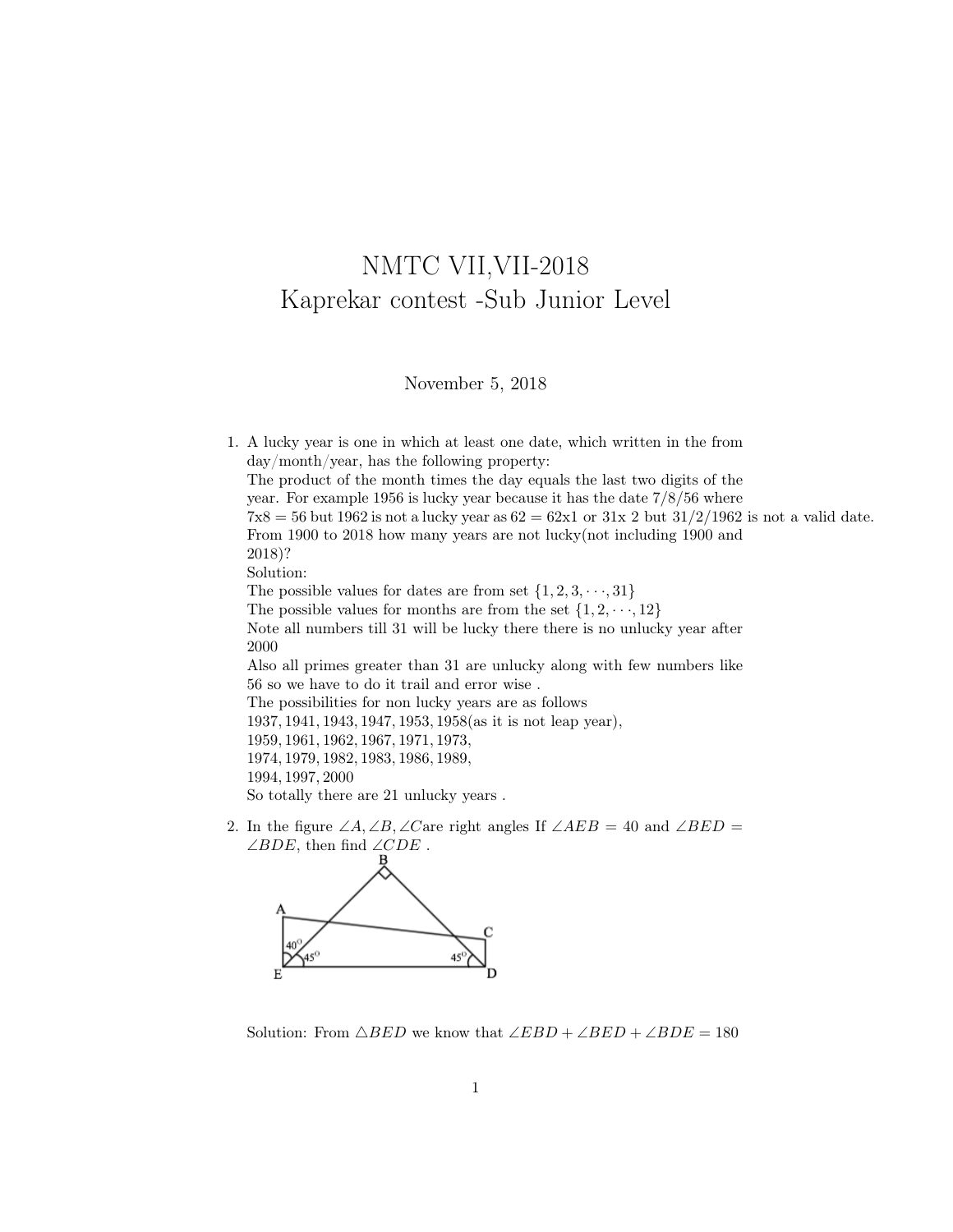$\angle BED + \angle BDE = 90$ 

$$
\therefore \angle BED = \angle BDE = 45
$$

As the sum of all angles of the quadrilateral is 360 . We have  $\angle A + \angle AED + \angle CDE + \angle C = 360$ ∴  $\angle A + \angle AEF + \angle BED + \angle CDE + \angle C = 360$ ∴ 90 + 40 + 45 + ∠ $CDE$  + 90 = 360

$$
\therefore \angle CDE = 95
$$

3. a) ABCDEF is a hexagon in which  $AB = BC = CD = DE = 2$  and  $EF = FA = 1$ . Its interior angle C is between 90 and 180 and F is greater than 90 . The rest of the angles is 90. What is its area ?



Sol: Only important part is to draw proper figure. Now its easy to see that  $\Box ABCF$  and  $\Box F CDE$  are trapeziums ∴  $A[ \Box ABCF] = \frac{1}{2}AB(AF + BC) = \frac{1}{2}(2)(3) = 3unit^2$ <br>
∴  $A[ \Box ECDF] = \frac{1}{2}ED(EF + DC) = \frac{1}{2}(2)(3) = 3unit^2$  $\therefore A[\Box F CDE] = \frac{1}{2} ED(FE + DC) = \frac{1}{2}(2)(3) = 3unit^2$ ∴  $A[HexagonAB\overset{\sim}{C}DEF] = 6unit^2$ 

b) A convex polygon with  $n$  sides has all angles equal to 150 , except one angle. List all possible values of n.

Solution: As polygon is convex each angle is less than 180. The the last angle be  $\theta$ The sum of all angles is  $180(n-2) = 150(n-1) + \theta$ ∴  $\theta = 180(n-2) - 150(n-1) = 30n - 210 < 180$ ∴  $30n < 210 + 180$ ∴  $n < 7 + 6 = 13$ Also  $\theta + 210 = 30n$  $\therefore \frac{\theta}{30} + 7 = n < 13$ ∴ 7 < n < 13 so n ∈ {8, 9, 10, 11, 12} But for  $n = 12$  we get  $\theta = 150$  so  $n \in \{8, 9, 10, 11\}$ 

4. a, b, c are distinct nonzero reals such that  $\frac{1+a^3}{a} = \frac{1+b^3}{b} = \frac{1+c^3}{c}$  $\frac{ec^{\circ}}{c}$  . Find all possible values of  $a^3 + b^3 + c^3$ . Solution: Let  $\frac{1+a^3}{a} = \frac{1+b^3}{b} = \frac{1+c^3}{c} = k$ .  $\therefore a^3 - ka + 1 = 0$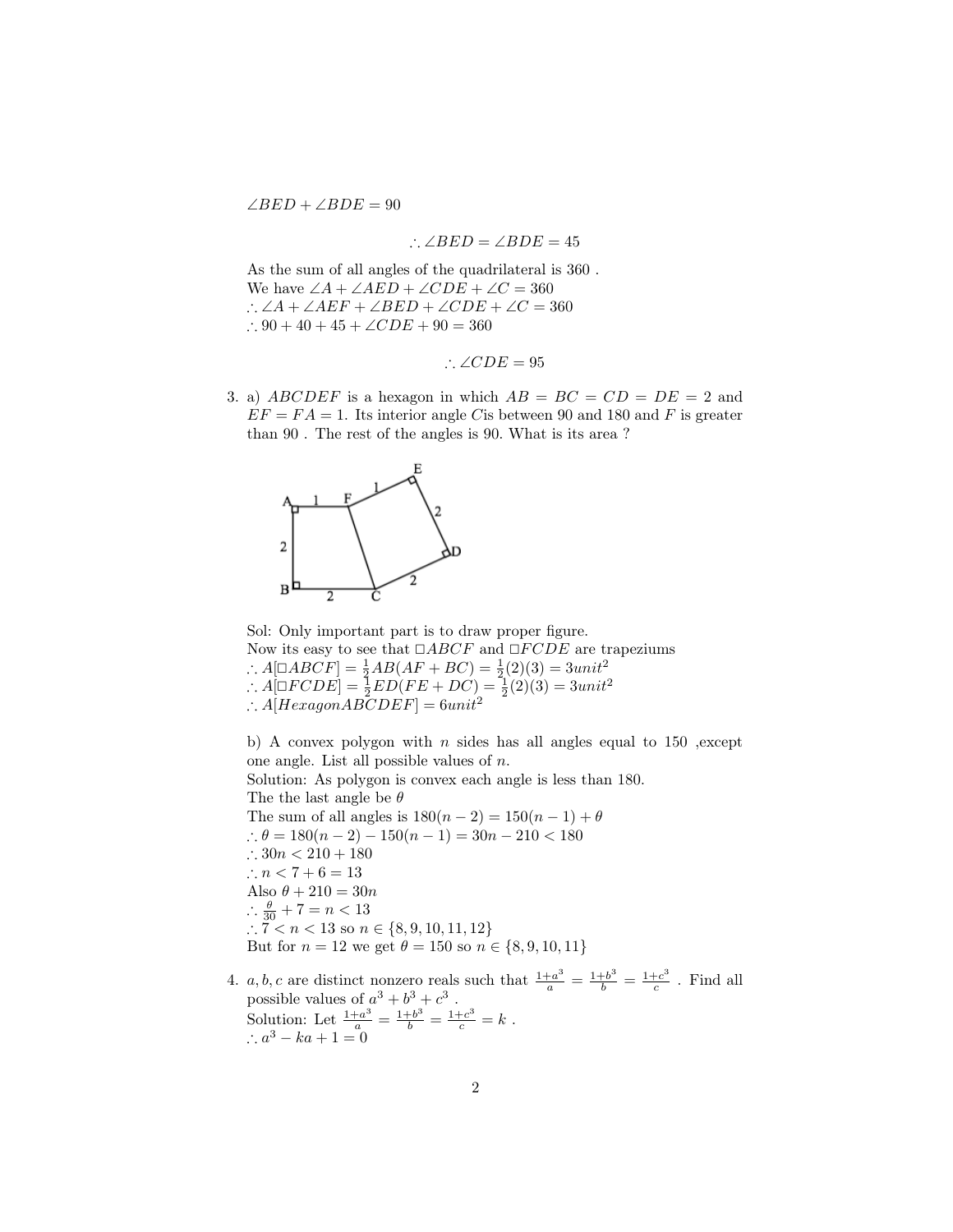$\therefore b^3 - kb + 1 = 0$  $\therefore c^3 - kc + 1 = 0$ Consider the cubic equation  $x^3 - kx + 1 = 0$ , then  $a, b, c$ , are the roots of this equation. Hence the sum of the roots  $= a + b + c = 0$ . And the product of roots  $abc = -1$ Consider the identity  $a^3+b^3+c^3-3abc = (a+b+c)(a^2+b^2+c^2-ab-bc-ca)$ ∴ As  $a + b + c = 0$ ∴  $a^3 + b^3 + c^3 = 3abc = (-3)$ 

5. Find the smallest positive integer with exactly 100 different factors including 1 and the number itself. Solution:

The number of factors of number  $n = p_1^{a_1} p_2^{a_2} \cdots p_k^{a_k}$  is given by

$$
\tau(n) = (1 + a_1)(1 + a_2) \cdots (1 + a_k)
$$

So by trial and error on different factors of 100 we get the smallest value of n for smallest possible primes with highest powers.

 $\tau(n) = 100 = 2 \cdot 2 \cdot 5 \cdot 5 = (1 + 1)(1 + 1)(1 + 4)(1 + 4)$ So smallest possible number will be  $2^4 \cdot 3^4 \cdot 5 \cdot 7 = 45360$ 

6. a) What is the sum of the digits of the smallest positive integer which is divisible by 99 and has all its digits equal to 2? Solution:

As the number is divisible by 9 the sum of the digits is also divisible by 9 Let number of the digits is odd say  $2n + 1$  then the (sum of the odd places)-(sum of even places)=2

So in order that the number is divisible by 11, it must have even number of digits say 2n.

Hence (sum of the odd places)-(sum of even places)=0 and it will be divisible by 11.

Hence the smallest possible number will have 18 digits . Hence the sum of the digits is 36.

b) When 270 is divided by the odd number  $n$  the quotient is prime number and the reminder is zero. What is  $n$ ? Solution: Hence  $n$  divides 270 and other factor is prime say  $p$ .

∴ 270 =  $3<sup>3</sup>x2x5$  =nxp where *n* is odd so clearly  $p = 2$ ∴ $n = 135$ 

7. Consider the sum

 $A = \frac{1}{1\cdot2} + \frac{1}{3\cdot4} + \cdots + \frac{1}{99\cdot100}$  and  $B = \frac{1}{51\cdot100} + \frac{1}{52\cdot99} + \cdots + \frac{1}{100\cdot51}$ <br>Express  $\frac{A}{B}$  as an irreducible fraction. Solution: